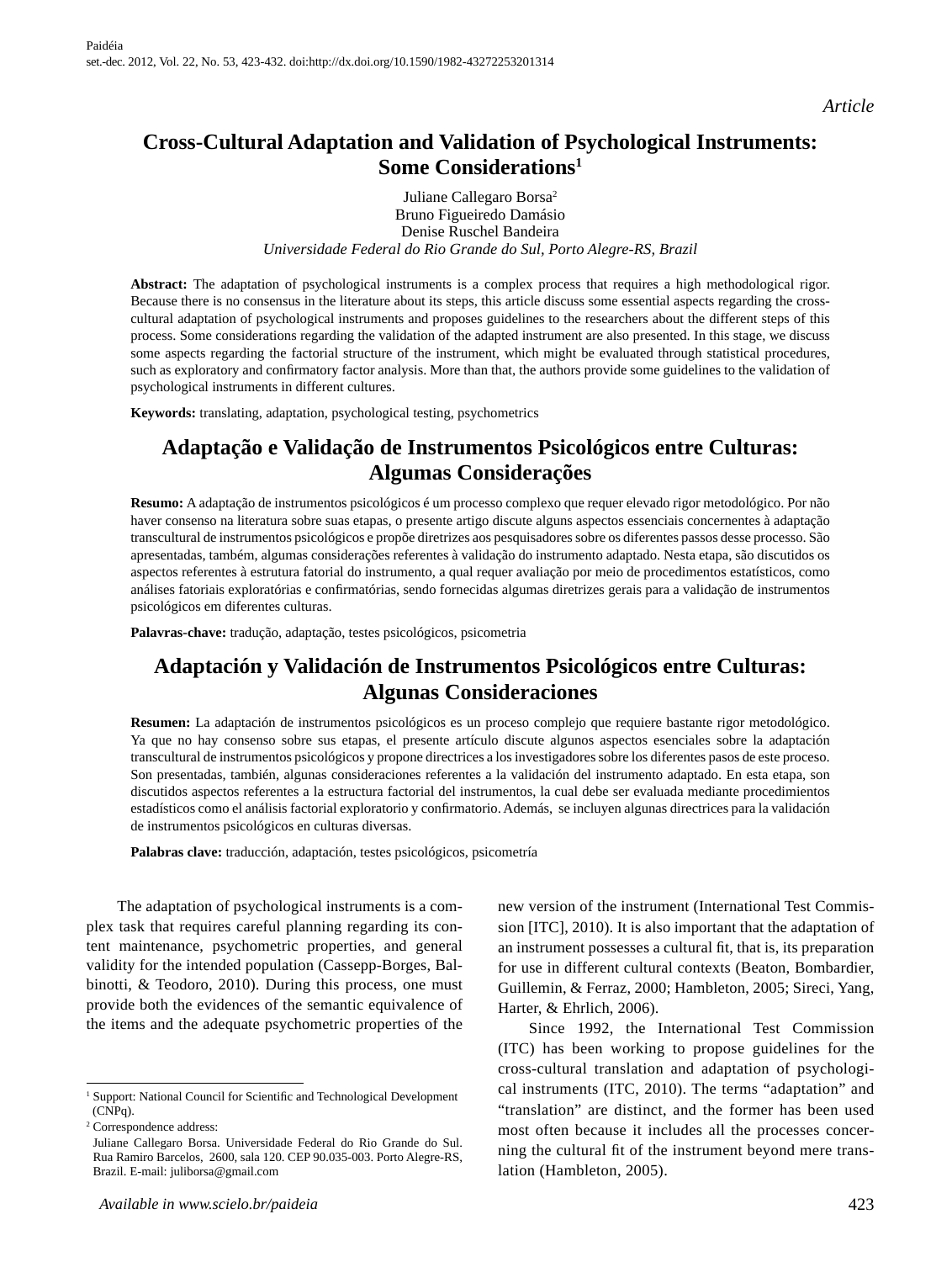Translation is merely the first stage of the adaptation process. When adapting an instrument, cultural, idiomatic, linguistic and contextual aspects concerning its translation should be considered (Hambleton, 2005). Once the instrument is adapted, studies between different populations that compare the characteristics of individuals in different cultural contexts may be conducted. Accordingly, research on the adaptation of instruments has placed great emphasis on comparing results through studies that use different samples (Gjersing, Caplehorn, & Clausen, 2010; Hambleton, 2005).

The process of adapting an existing instrument, rather than developing a new one that is specifically for the target population, has considerable advantages. By adapting an instrument, the researcher is able to compare data from different samples and from different backgrounds, which enables greater fairness in the evaluation because the same instrument assesses the construct based on the same theoretical and methodological perspectives. The use of adapted instruments naturally enables a greater ability to generalize and also enables one to investigate differences within an increasingly diverse population (Hambleton, 2005; Vivas, 1999).

The present article reviews a few key aspects concerning the cross-cultural adaptation of psychological instruments and proposes guidelines on the different stages of this process to researchers. The topics will be presented according to the authors' proposal for conducting the adaptation process. In general, the literature indicates that instrument adaptation entails five essential stages: (1) instrument translation from the source language into the target language, (2) synthesis of the translated versions, (3) analysis of the synthesized version by expert judges, (4) back translation, and (5) a pilot study (Hambleton, 2005; Sireci et al., 2006). However, we understand that there are key aspects that are important in the process of adapting the new version of an instrument that are not included in these stages, such as the conceptual evaluation of items by the target population, and a discussion with the original instrument's author regarding the proposed changes in the new version of the instrument.

Therefore, we present our proposal for the adaptation of instruments based on six stages: (1) instrument translation from the source language into the target language, (2) synthesis of the translated version, (3) a synthesis evaluation by expert judges, (4) instrument evaluation by the target population, (5) back translation, and (6) a pilot study. In addition, we will discuss a seventh stage that is normally not included in the adaptation process but that we deem important to confirm whether the instrument structure is stable when compared to the original instrument. This stage involves the evaluation of the factorial structure of the instrument, which is accomplished by statistical procedures, including exploratory and confirmatory factor analyses. We further discuss the procedures regarding the validation of instruments for cross-cultural studies, in which the instrument is tested in different cultures to verify the stability of its structure and parameters when applied to different cultural groups and contexts.

# **Stages of the Translation Process and the Adaptation of Instruments**

### **Instrument Translation into the New Language**

When adapting an instrument, one must first consider its translation from the source language into the target language, that is, the language with which the new version will be used. This is a complex process and requires tremendous care to ensure that the final version is not only suitable for the new context but is also consistent with the original version.

Previous literature emphasizes the need to avoid the literal translation of items (Hambleton, 1994, 2005) because that often results in incomprehensible statements or rather limited target language fluency. Therefore, an appropriate translation requires a balanced treatment of linguistic, cultural, contextual, and scientific information (Tanzer, 2005).

The research consensus in this area suggests that independent, bilingual translators should be summoned to adapt the items into the new language (Beaton et al., 2000; Gudmundsson, 2009; Hambleton, 2005; ITC, 2010). Although a single translator was previously believed to be suitable for the completion of the translation process, the presence of at least two bilingual translators is now recommended for completing this process, thereby minimizing the risk of linguistic, psychological, cultural, and both theoretical and practical understanding biases (Cassepp-Borges et al., 2010).

Many suggestions for translation focus on the quality of the translators. For example, Hambleton (1994, 2005) argues that translators should be fully proficient in both languages of interest and familiar with the cultures associated with the respective languages of each group. Beaton et al.  $(2000)$  advocate that translators must be fluent in the source language of the instrument and native in the target language. Such characteristics enable the translation process to consider the nuances of the language for which the instrument is intended, which ensures a greater cultural fit of the adaptation process.

 For other authors, translators are expected to understand the construct that is being assessed and to have both scientific writing skills and familiarity with the subject (Cassepp-Borges et al., 2010; Hambleton, 1994, 2005; ITC, 2010). For Beaton et al. (2000), one of the translators should be familiar with the assessed construct, while a second translator should not be aware of the translation goals. The first translator's adaptation tends to provide a higher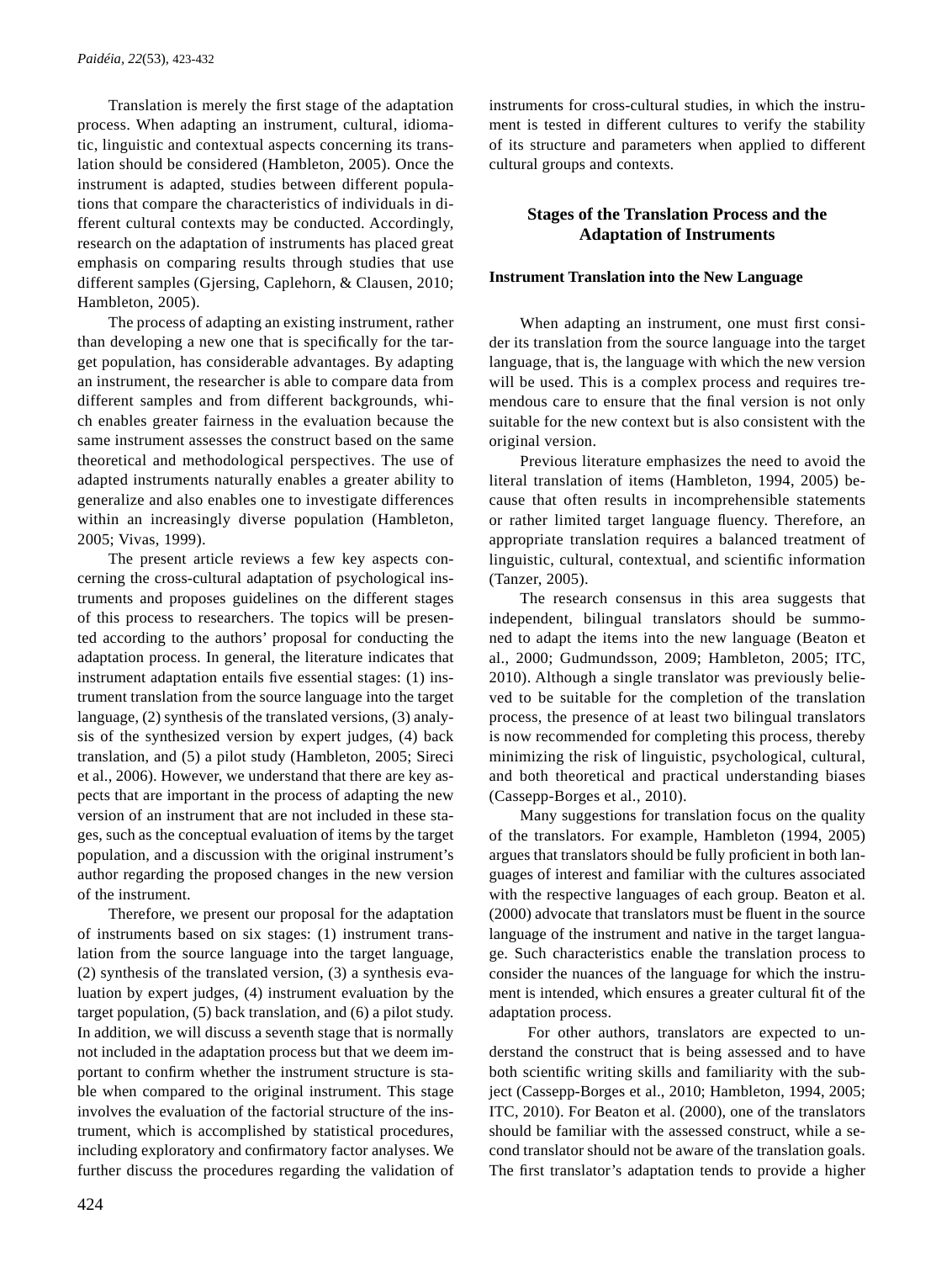scientific similarity of the instrument, which delivers a higher equivalence from a psychometric perspective. Conversely, the second translator's adaptation tends to show a lower probability of deviation concerning the meaning of items. The second translator tends to offer a version that best reflects the language used by the target population because he or she is less influenced by the academic purpose of the translation.

#### **Synthesis of the Translated Versions**

After the process of instrument translation from the source language into the target language, the researcher should have at least two versions of the translated instrument. At this stage, the process of summarizing both versions begins. Summarizing the versions of an instrument means that the researcher compares the different translations and assesses their semantic, idiomatic, conceptual, linguistic and contextual differences, with the sole purpose of creating a single version. During this process, it is common to identify two possible sources of complications: (1) complex translations that may hinder the understanding of the population for whom the instrument is intended or (2) overly simplistic translations that underestimate the item content. Inappropriate choices are identified and resolved through discussions among the judges (experts in the area that the instrument proposes to assess) and researchers responsible for adapting the instrument.

The evaluation of different translations of an instrument should be conducted for each item separately. Throughout this process, the committee (judges and authors) should assess the compatibility between the translated versions and the original instrument in the following four different areas: (1) semantic equivalence, which aims to assess whether the words have the same meaning, whether the item has more than one meaning, and whether there are grammatical errors in the translation; (2) idiomatic equivalence, which refers to assessing whether the items from the original instrument that are difficult to translate were changed into an equivalent expression that has not changed the cultural meaning of the item; (3) experiential equivalence, which refers to noting whether a particular item is applicable in the new culture and, if not, replacing it with an equivalent item; and (4) conceptual equivalence, which seeks to assess whether a given term or expression, even if properly translated, assesses the same aspect in different cultures. If the translated versions are flawed in one or more of these aspects, the committee may propose a new translation that is better suited for the instrument characteristics and the cultural context in which it will be used. In such cases, the participation of researchers is crucial because they should have sufficient knowledge about the topic assessed by the instrument; therefore, the researchers may resolve theoretical doubts about the items and help decide on the best expressions to use.

The choice of which version to use must be made through consensus among the judges, and never by imposition (Gjersing et al., 2010). When possible, an external observer should be prompted to transcribe the entire synthesis process, especially regarding the choice of items to be used (Beaton et al. 2000). This transcription provides a qualitative overview of the process to the researcher. At the end of this stage, the researcher will hold a single version of the instrument, which may include items translated by one or more than one translators (Gudmundsson, 2009).

#### **Evaluation of the Synthesized Version by Experts**

After the synthesis of translated versions has been finished, the researcher should still rely on the help of a committee of either experts in the area of psychological evaluation or on those with specific knowledge of what the instrument assesses. These experts will assess other important aspects, such as the structure, layout, instrument instructions, and both the scope and adequacy of expressions contained in the items. The experts will then consider, for example, whether the terms or expressions may be generalized for different contexts and populations (that is, different regions of a given country) and whether the expressions are a good fit for the population for whom the instrument is intended. Aspects of the instrument layout will also be analyzed because they are as indispensable as the linguistic aspects of the items, especially regarding the instruments to be used on specific populations, including children and the elderly. The clarity of the content, the suitability of font formats and sizes, the arrangement of information on the instrument, inter alia, are also analyzed.

One example concerns the adaptation study of a spiritual-religious coping scale, which was conducted by Panzini and Bandeira (2005). This instrument assesses how individuals use faith to cope with stress. During the adaptation process, researchers submitted the instrument to a group of experts, or religious leaders, on the topic of "spiritual-religious coping." It was critical to interview leaders of different religious institutions because the number of religions in Brazil was larger than in the instrument's country of origin. One of the key contributions made by these judges was to determine to what extent the proposed terms were appropriate and could be generalized for many different religions.

Translation, synthesis and evaluation of the translated version are the first steps in the instrument's adaptation into a new culture. After completing these stages, the first version of the instrument will be ready for the next stage: instrument evaluation by the target population.

#### **Evaluation by the Target Population**

This stage of the process aims to verify whether the items, the response scale and the instructions are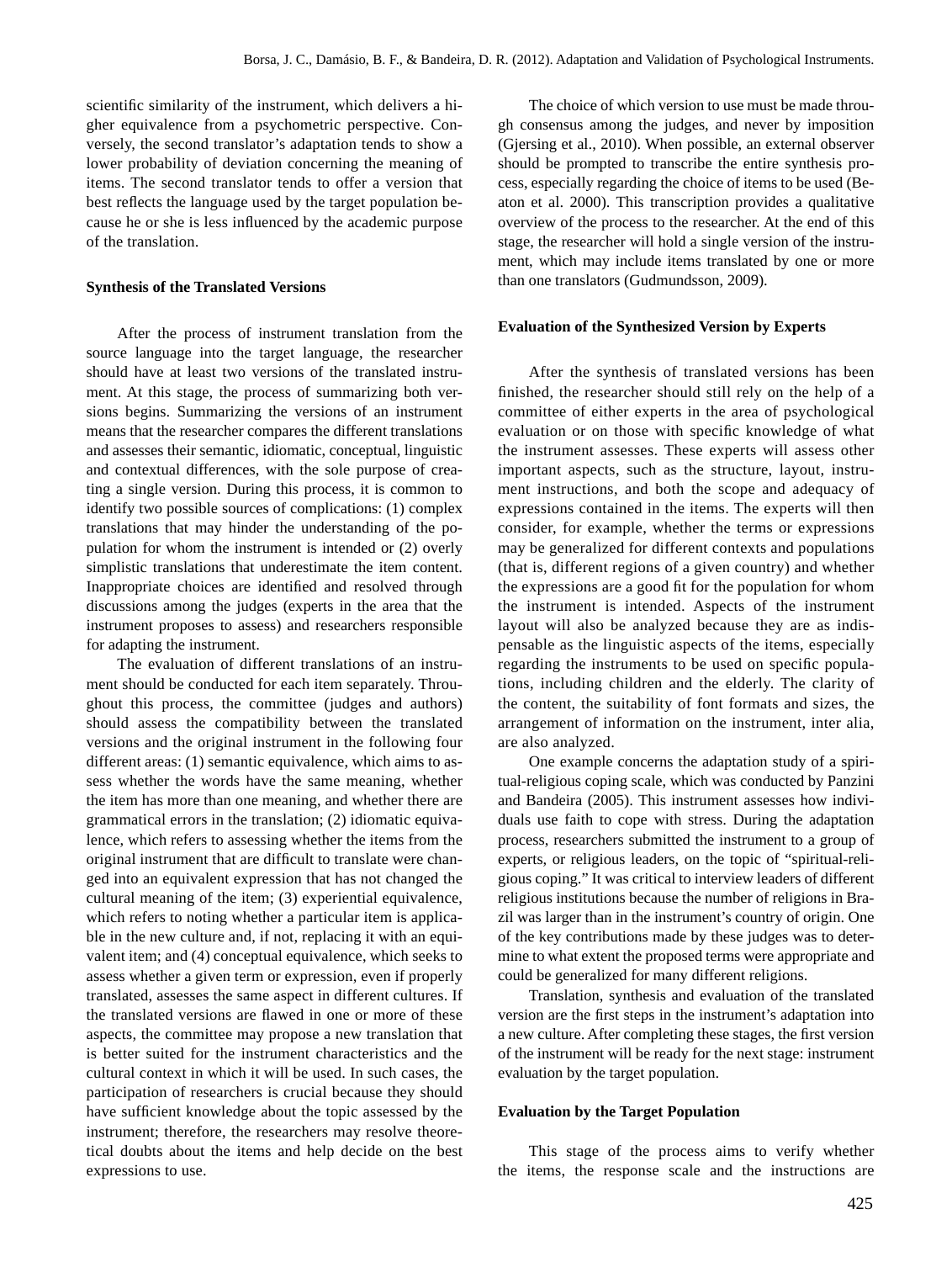comprehensible for the target population. Thus, this procedure aims to investigate whether the instructions are clear, whether the terms found in the items are appropriate, whether the expressions correspond to those used by the group, and other aspects. The subjects who participate in this step may vary depending on the characteristics of the respondents for whom the instrument is intended. For example, when considering a self-report instrument designed to assess the aggressive behavior of children, the instrument must be presented to a group of children so that researchers can confirm the items' clarity and the extent to which the expressions are representative of the vocabulary commonly used by the group. Accordingly, we suggest that children of different ages (within the intended age group) evaluate this instrument, in addition to residents of different regions (once validated, the instrument can be applied to different populations in different areas of the country).

We must stress that during the evaluation of the target population any statistical procedure is conducted, but rather it is evaluated solely the item appropriateness and instrument structure as a whole (whether the terms are clear, appropriate, and well-written). When a given item is not clear, for example, the respondent is encouraged to provide synonyms that best exemplify the vocabulary of the group for whom the instrument is intended. At this stage, the respondent may be prompted to read the questions aloud and to give a brief explanation of the meaning of each item. The instrument may also be administered so that respondents fill it out and then start a discussion about the clarity of each item, suggesting changes, if necessary. The stage of evaluation by the target population may be conducted one or more times, depending on the need and the complexity of the instrument to be adapted.

### **Back-Translation**

Back-translation is also suggested as an additional quality control check (Sireci et al., 2006). From our perspective, this procedure must follow all semantic and idiomatic adjustment procedures because the instrument must be "ready" for final evaluation by the original author. Back-translation refers to translating the synthesized and revised versions of the instrument into the source language. Its aim is to evaluate the extent to which the translated version reflects the item content of the original version.

According to Beaton et al. (2000), back-translation must be performed by at least two translators other than those who performed the first translation. Several authors have been cautious about the use of back-translation (Gudmundsson, 2009; Hambleton, 1993; Van de Vijver & Leung, 1997). For these authors, the process of back- -translation may focus too heavily on grammatical aspects at the expense of contextual aspects. Furthermore, they claim that back-translation disregards what has been advocated thus far: that by adapting an instrument, cultural,

idiomatic, linguistic, or contextual aspects need to be considered. The purpose of back-translation, however, should not be a literal interpretation of the original version and the translated versions. Instead, the back-translation process should be used as a tool to identify words that were not clear in the target language and to identify inconsistencies or conceptual errors in the final version (Beaton et al., 2000). Back-translation may also be used as a practical tool so that the researcher who is adapting the instrument may communicate with the author of the original instrument. When the author has access to the back-translated version of the instrument, the author may state whether the items share the same meanings as those of the original items. An example that demonstrates the usefulness of com-

munication between authors following the back-translation process is the Inventory of Personality Organization adaptation procedure*,* which was conducted by Oliveira and Bandeira (2011)*.* During this process, there was a disagreement about a certain item, which was (in the original English) "I am a hero worshipper even if I am later found wrong in my judgment," specifically because the equivalent expression for the term "hero worshipper" ("adorador de heróis") has no clear meaning in Brazilian Portuguese. The item was translated into Portuguese as "Eu idolatro algumas pessoas, mesmo que depois eu me dê conta de que estava enganado" ("I idolize some people, even if I subsequently realize that I was wrong") and back-translated into English as "I idolize some people, even after realizing that I was wrong about them." The original author, however, disagreed on this back-translation. Because of this complication, there were several email exchanges between the authors to discuss the actual meaning of the original expression "hero worshipper." The author of the original instrument understood that the term referred to a mechanism of idealization and was then told that the literal translation into Portuguese would not be appropriate and that the term "idolatrar" ("to idolize") would have the same connotation of "idealização" ("idealization"). It was further argued that the expression "Eu idolatro algumas pessoas" ("I idolize some people") was inspired by the Argentinean version of the instrument, which had already been approved by the same author.

As shown by the previous example, back-translation does not imply that an item must remain literally identical to the original but rather it must maintain a conceptual equivalence. Therefore, the authors must be aware of the possibility of such approximations and consider the meaning of the item in its appropriate cultural context.

#### **Pilot Study**

Before claiming that a new instrument is ready for application, one must perform a pilot study. The pilot study refers to a previous application of the instrument in a small sample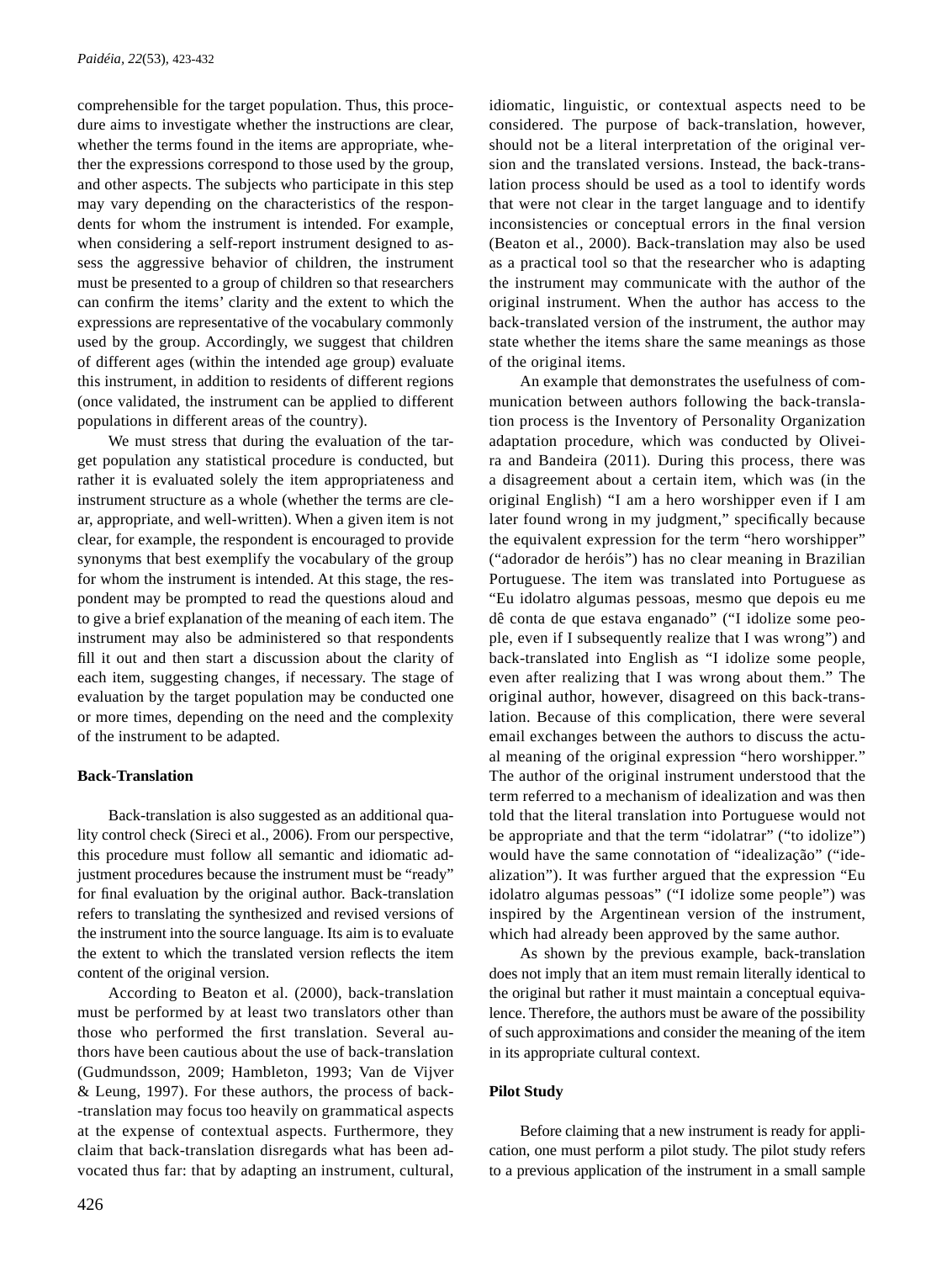that reflects the sample/target-population characteristics (Gudmundsson, 2009). Once again, the appropriateness of items regarding their meaning and difficulty, in addition to instructions for conducting the test, should be assessed during this process. After considering the modifications suggested in the first pilot study, a second pilot study (or as many as needed) is necessary to assess whether the instrument is ready to be used.

To avoid any type of bias, the changes suggested by the pilot study (or studies) should be implemented with the help of a committee of experts and should never be performed solely by the field researcher. As can be observed, the adaptation process of an instrument into a new culture consists of different stages, which, as suggested by different authors (Beaton et al., 2000; Gjersing et al., 2010; Hambleton, 2005), are essential for conducting the process adequately.

Figure 1 shows a methodology outline proposed by the authors for translating and adapting psychological instruments into different cultures.



*Figure 1.* Procedures for cross-cultural adaptation of psychological instruments.

In some situations, there may be changes in the proposed steps, both between and within them. For example, there could be small pilot studies preceding back-translation, conduction of focus groups, or even no assessment by the target population. Sometimes, the instruments are quite simple, easy to understand, and do not require evaluation by the target population. The same occurs when the instruments include non-verbal items, that is, their completion does not require reading, in which case the concern is merely about the translation of application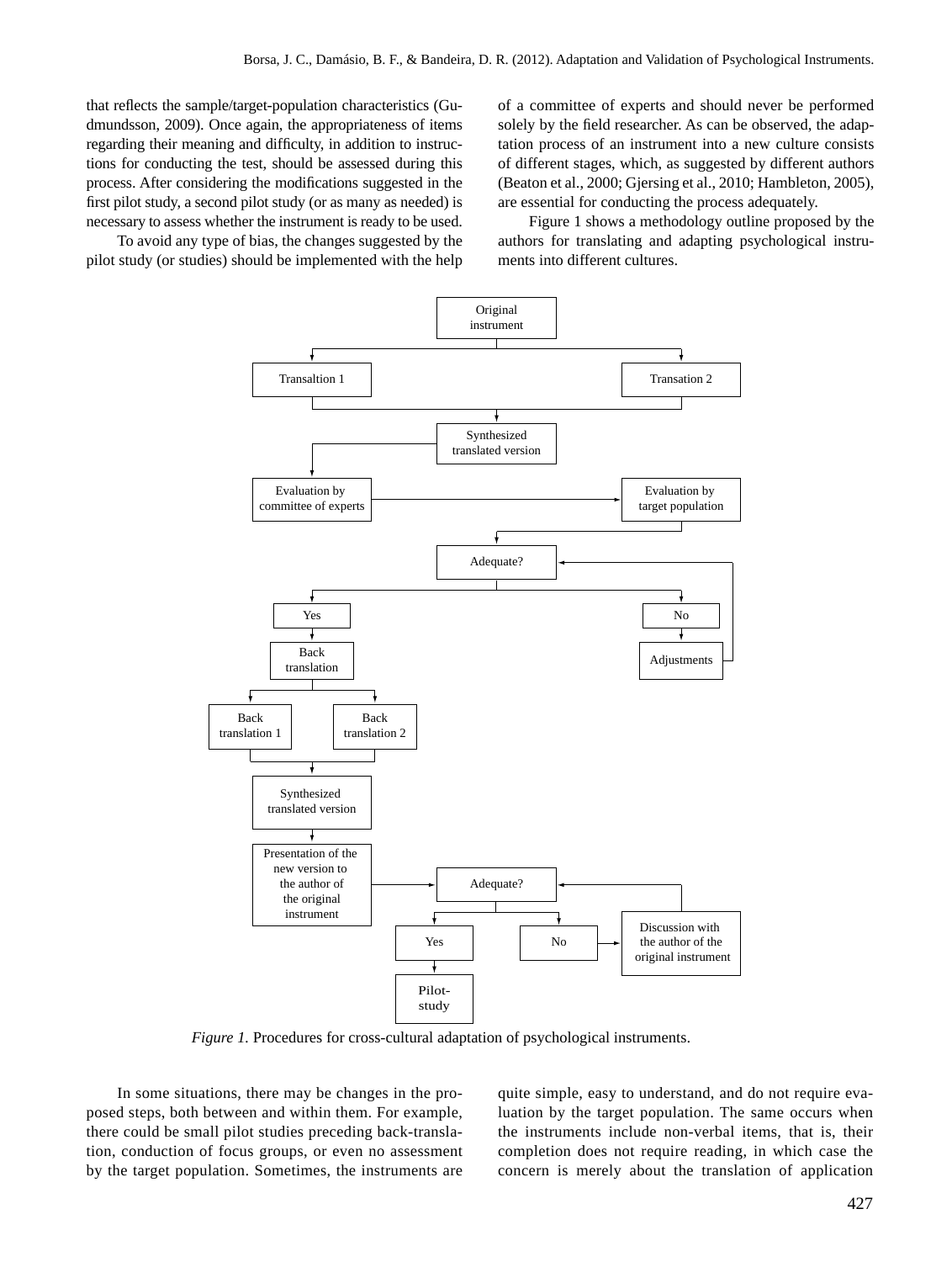instructions, which need not comply with all the steps proposed in this article.

# **Aspects of Validating the Adapted Instrument**

The previously mentioned adaptation processes aim to yield instruments that are equivalent across different cultures. For some authors (Herdman, Fox-Rushby, & Badia, 1997; Hui & Triandis, 1985), conceptual and idiomatic equivalence is the first aspect that is attained through the adaptation process. While qualitative methods are essential for ensuring the appropriateness of the adaptation process, they provide no information on the psychometric properties of the new instrument (Eremenco, Cella, & Arnold, 2005). Accordingly, complementary to the stages of instrument adaptation, statistical analyses must be performed to assess the extent to which the instrument can be considered valid for use in its designated context. Adapting and validating an instrument are, therefore, different but complementary steps. In general, scientific journals require that publications in this area clearly define both the adaptation and validation procedures.

The steps required during the validation of a psychological instrument are diverse (Urbina, 2007), and there is no consensus on how much validity the instrument must possess for it to be considered valid. We suggest that more evidence is better because this tends to increase measurement reliability. Additionally, like Urbina (2007), we advocate that other researchers should also evaluate such evidence, which further increases the instrument's validity.

The step of searching for evidence of an instrument's validity can be subdivided into two main areas: the first regarding the instrument validation for the new context and the second regarding the instrument validation for cross-cultural studies (involving different versions of the same instrument). In this article, we will discuss these aspects separately.

#### **Evidence of Instrument Validity in the New Context**

The first step in the validation of an instrument includes the evaluation of its factorial structure. In general, instruments are designed to measure constructs so that even when latent (that is, non-observable), they should have a relatively organized structure. Burnout, for example, is an occupational syndrome consisting of three different dimensions: emotional exhaustion, depersonalization, and low achievement at work.

The Maslach Burnout Inventory (MBI) (Maslach & Jackson, 1981), which is considered the most widely used instrument for its type of measurement, assesses those three characteristics through three different factors. Structures that are relatively similar to the original proposal are expected in MBI validation studies for use in new contexts. Otherwise,

428

the instrument will show discrepancies that affect the understanding of the construct under evaluation.

One should discuss possible changes that occur during validation studies in light of quantitative and qualitative aspects. By doing so, one can understand the possible reasons for changes in the factorial structure of the instrument. It is important to note that certain changes are expected as a result of sampling characteristics, especially in complex instruments, which have a high number of items and factors.

The techniques of exploratory factor analysis (EFA) and confirmatory factor analysis (CFA) should be used to assist the researcher in his or her choice of a structure that is most plausible for the sample. Both EFAs and CFAs try to group a large number of observed variables with a small number of factors (latent dimensions) that explain the set of observed variables (Brown, 2006). For further details on these procedures, interested researchers should consult reference texts aimed at assisting with the completion of EFAs (Costello & Osborne, 2005; Damásio, in press) and CFAs (Brown, 2006).

As explained above, evaluating the factorial structure of the instrument considers only one aspect of the validation study. Other evidence of validity should be gathered, including evaluating the content and criterion validity of the instrument through the comparison of its results with those obtained by other equivalent measures. Analyzing the internal consistency between items, evaluating the precision (reliability and dependability), in addition to evaluating the consistency of the measurement at different times (temporal stability), are ways of finding evidence of validity of the adapted instrument. These procedures are performed after evaluating the factorial structure of the instrument and will not be presented in this article. For further clarification of this topic, we suggest reading Urbina  $(2007)$ . In this book, the author presents specific chapters addressing the reliability and validity of psychological instruments.

#### **Validation of Instruments for Cross-Cultural Studies**

Another aspect concerning the validation of psychological instruments concerns the adaption of the measure for use in cross-cultural studies. From this perspective, some authors use the concept of equivalence that refers not only to the qualitative aspects of the adapted instrument but also to the non-biased measurements between the adapted instrument and its original source. In this way, all the results of cross-cultural studies reflect only the actual differences (or similarities) between groups and are not the product of adaptation flaws (Eremenco et al., 2005).

Although EFAs and CFAs are commonly used for construct validation of adapted instruments, when aiming to conduct cross-cultural studies and compare various groups among them, the researcher must simultaneously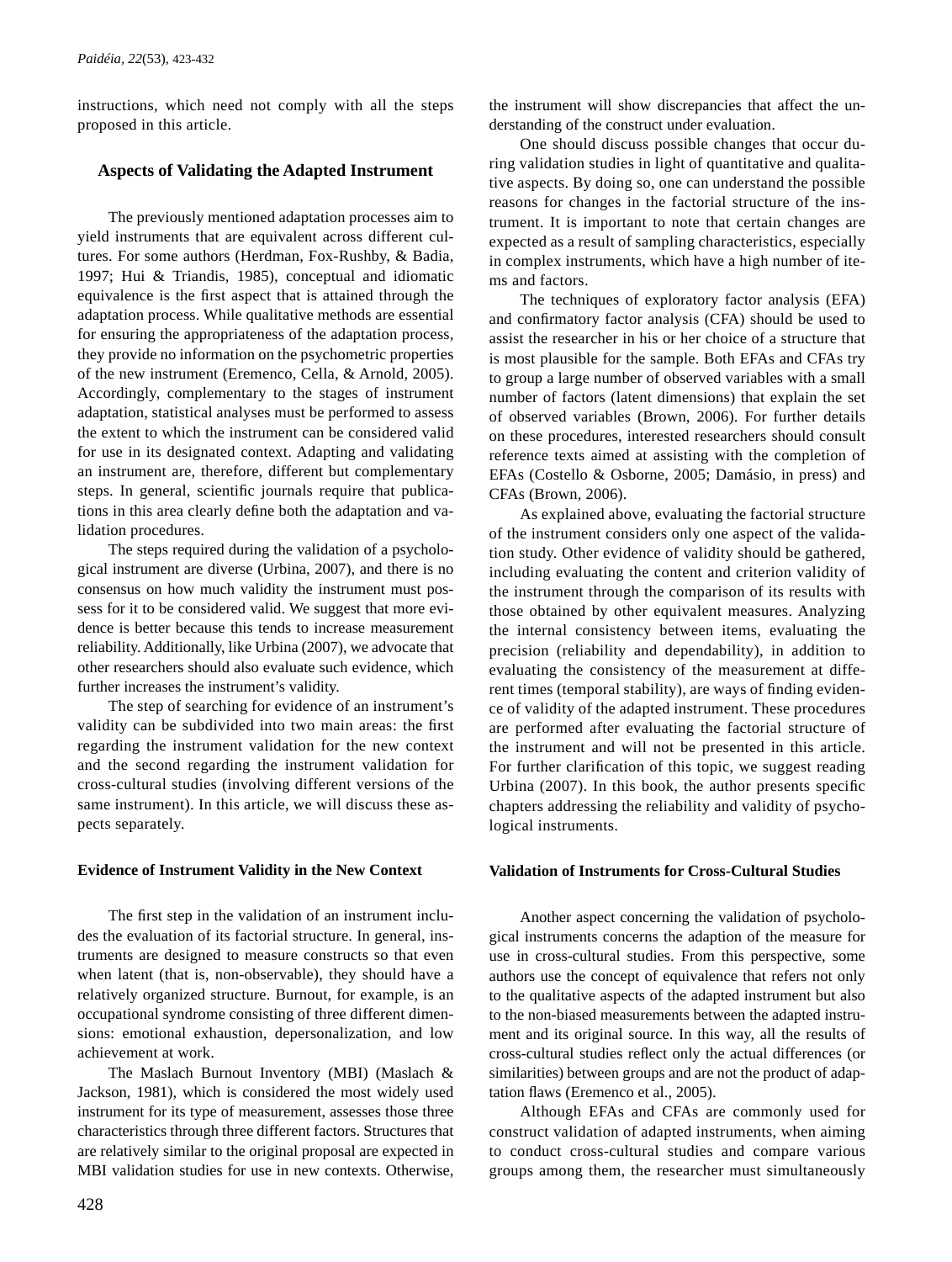assess the measure's compatibility within the various groups (Hambleton & Patsula, 1998; Reise, Widaman, & Pugh, 1993; Sireci, 2005). Through those comparative analyses, the researcher ensures that the measurement similarly evaluates the same construct in different populations, and thereby ensures the assumption of measurement invariance (Reise et al., 1993). Multi-group confirmatory factor analysis (MGCFA), differential item functioning (DIF) proposed by the Item Response Theory (IRT), and multidimensional scaling (MDS) may be valuable ways of assessing measurement invariance (Milfont & Fischer, 2010; Sireci, 2005).

In the MGCFA, the factorial structure of the instrument is stipulated in advance, and the researcher simultaneously assesses the equivalence of structural parameters in the various groups of interest (Brown, 2006). Among various aspects, we may find the following:  $(1)$  the equivalence of instrument structure (i.e., whether the same number of factors and items per factor remain equivalent in the different groups); (2) the equivalence of item factorial loads (*i.e.*, whether the weight or significance of items in the factor are similar in the different groups); (3) the similarity of covariance of the latent variable(s) (i.e., whether items explain the same variability level of the construct in the different groups, and/or whether the covariance between the instrument factors are similar in the different groups); and (4) the equivalence of residues of the observable variables (i.e., whether measurement errors are similar in the different groups) (Brown, 2006; Byrne, 2010).

Equivalence assessment of the structure and parameters of the test, through the MGCFA, answers a few key issues, including one in particular: Is the factorial structure of a given instrument equal between groups (do the same items assess the same construct)? Do items comprising a given factor hold the same significance within the different subgroups or show differences that preclude the comparison of different samples? Does the instrument show items that are biased towards one subgroup in particular?

The use of the MGCFA has grown exponentially in international studies because the technique enables an assessment of invariance for both the instrument structure and the various test parameters. Researchers who are interested in understanding the MGCFA further may refer to Brown (2006) and Byrne (2010).

The IRT, with the help of DIF, similarly enables the assessment of item similarities of a given instrument for different groups (Sireci, 2005). Under the IRT, a test item shows the DIF when the item response function (IRF) is different for subjects from different groups with the same level of the latent trait (Andrade, Laros, & Gouveia, 2010). If subjects have the same level of latent trait (for example, the same level of social phobia) but show different IRFs (different probabilities of answers and, therefore, different item scores), this item may be biased and thus may show differential operation. Two strategies may be adopted in DIF situations. The first involves eliminating items with DIF so that groups are comparable. In those cases, the instrument becomes different from the original instrument, as some items are no longer used. The second proposal is to equate the scores of subjects maintaining the items with DIF (Eremenco et al., 2005). In those cases, the items with DIF are considered differently in the groups to maintain the equivalence between scores.

The DIF techniques proposed by the IRT are particularly useful for assessing biases of specific items and are not fruitful for assessing the equivalence of factorial structures (Kankaraš & Moors, 2010). One should also consider that most IRT models assess one-dimensional measurements exclusively (i.e., single-factor instruments). In the event of multidimensional instruments, DIF analyses are performed separately for the dimensions because for each dimension, the subjects will have specific levels of latent traits (Millsap, 2010). Several key texts may be consulted for a better understanding of the DIF techniques, as proposed by the IRT. For example, in Pasquali (2007), the author introduces specific chapters (chapters 7 and 8) on the topic. A practical example of the use of DIF techniques to assess research biases in cross-cultural studies can be found in Peterson et al. (2003).

Finally, the MDS includes statistical techniques that also enable the comparison of different groups simultaneously. Unlike the MGCFA, the MDS has the advantage that the factorial structure of the instrument does not need to be stipulated in advance. The researcher can compute different settings, choose the configuration of interest (for example, the configuration that best represents the theoretical structure of the instrument), and assess whether the structure is suitable for different groups (Arciniega, González, Soares, Ciulli, & Giannini, 2009). Another key MDS feature is that no linear model is needed to derive the underlying data structure, which is similar to the IRT (Sireci, 2005).

The validity of the assumption of factorial invariance between groups is crucial for the development and adaptation of psychometric instruments and for the comparison of groups in cross-cultural studies. Unless rigorously tested, researchers cannot claim that the structure and parameters of a given instrument are similar in different populations. If the instrument measurements are not comparable between the different groups, any differences found in terms of group scores or patterns of correlations with external variables are most likely measurement errors and thus do not reflect the actual differences between groups (Tanzer, 2005).

# **Final Considerations**

In psychology, there is a growing interest in cross- -cultural studies, which have demanded greater concern about the quality and suitability of adapted and validated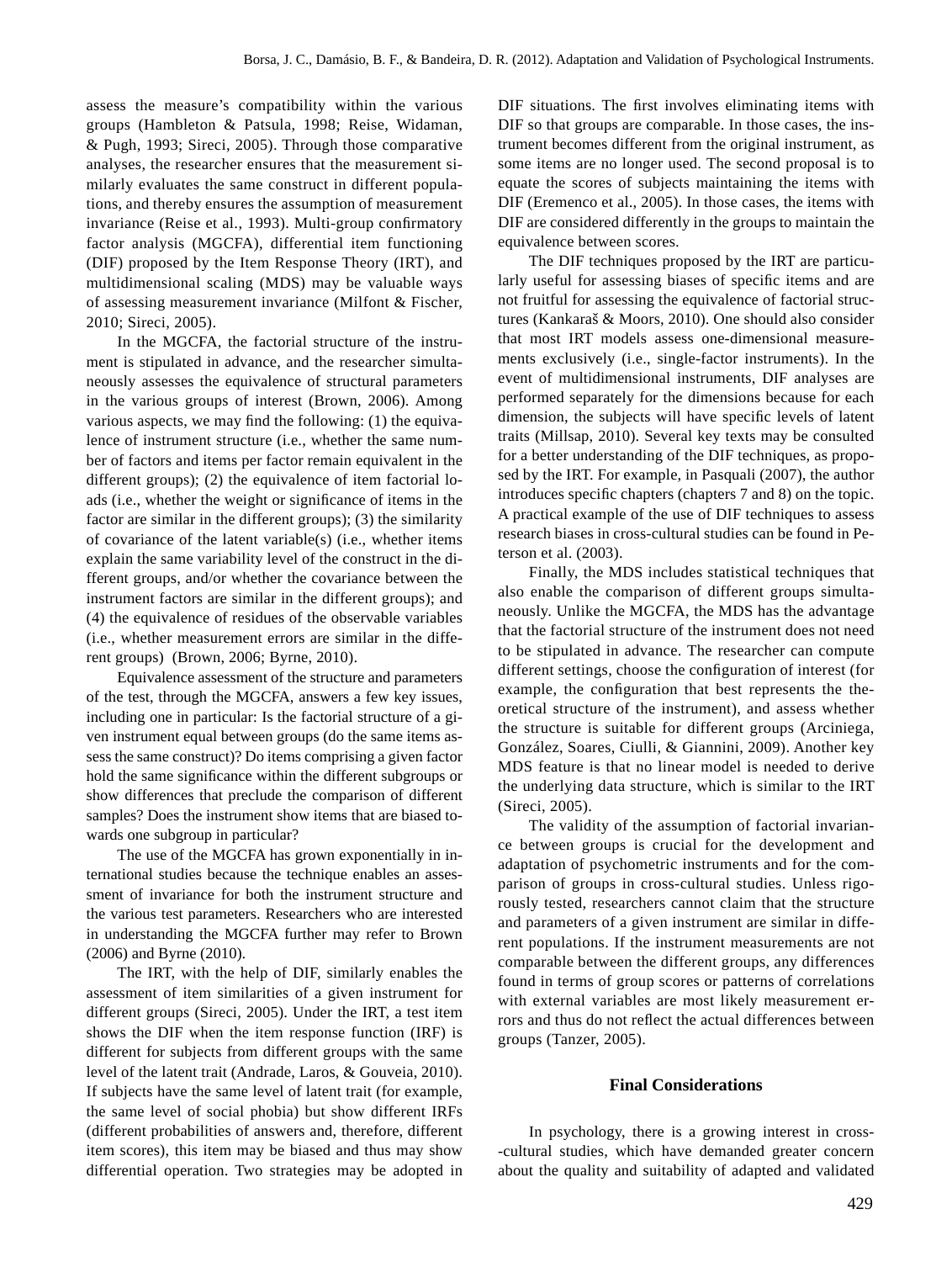instruments for use in different contexts (ITC, 2010). While recognizing the importance of adapting instruments to other cultures, researchers have indicated that most of the research in this field has been deemed invalid because of inadequate procedures for translating and adapting the instruments (Hambleton, 2005). Sometimes, the adaptations of psychological instruments are based on the mere translation of items into the new language. In general, these translations are performed by the researchers themselves and rely solely on the process of back-translation, in which only the degree of semantic equivalence between the adapted version and the original version is analyzed (Cassepp- -Borges et al., 2010; Hambleton, 2005; Reichenheim & Moraes, 2003).

There is no consensus on how to adapt an instrument for use in another cultural context. Such a procedure will depend on the instrument characteristics, the context of its application (both the original version and its adaptation), and the population for whom it is intended. The consensus is that the adaptation process, however, goes beyond mere translation, which does not guarantee construct validity or measurement reliability.

The process of adapting instruments should consider the relevance of original instrument concepts and domains in the new culture, in addition to considering the appropriateness of each item of the original instrument in terms of the ability to represent such concepts and domains in the new target population. Furthermore, the process should consider the semantic, linguistic, and contextual equivalence between the original and translated items and should include an analysis of the psychometric properties of the original instrument and its new version (ITC, 2010). Our experience in following these steps proposed has generated more reliable possibilities for evaluating various constructs in different contexts, while not wasting time, money, or materials. Poorly adapted instruments may present problems when they are used in other studies, which may generate inconsistent or unreliable data. In general, the researcher only realizes the errors of the process of translation, adaptation, and validation of an instrument at the time of collection and subsequent data analysis.

In cross-cultural studies, the use of instruments that are merely translated does not ensure reliable results because mere translation does not provide parameters to evaluate whether the results refer to differences or similarities between the different samples or derive from translation errors (Maneesriwongul & Dixon, 2004). During the last few decades, cross-cultural studies have attracted special attention from researchers, particularly in the field of mental health. These studies enable, through the application of a given instrument, comparisons between different individuals from different cultural contexts. Cross-cultural studies not only verify differences between individuals and cultures but also help us understand the common features among them. Therefore, we must have instruments that are properly adapted and can provide measurement equivalence regardless of the context in which they are used. In this sense, besides the need for a rigorous process of adaptation, the assessment of the psychometric properties of the new instrument is essential to ensure that the instrument is in usable condition.

The present study introduces some procedures to be included in the adaptation process, in addition to statistical analyses that ensure that the instrument shows the necessary properties to be used both in the target population and in cross-cultural studies. Itemizing such aspects, specifically statistical procedures, is outside the scope of this article; however, our guidelines and references may serve as a basis for researchers to seek further developments in the subject of the adaptation of psychological instruments.

# **References**

- Andrade, J. M., Laros, J. A., & Gouveia, V. V. (2010). O uso da teoria de resposta ao item em avaliações educacionais: Diretrizes para pesquisadores. *Avaliação Psicológica, 9(*3), 421-435.
- Arciniega, L. M., González, L., Soares, V., Ciulli, S., Giannini, M. (2009). Cross-cultural validation of the Work Values Scale (EVAT) using multi-group confirmatory factor analysis and confirmatory multidimensional scaling. *The Spanish Journal of Psychology, 12*(2), 767-772.
- Beaton, D. E., Bombardier, C., Guillemin, F., & Ferraz, M. B. (2000). Guidelines for the process of crosscultural adaptation of self-report measures. *Spine, 25*(24), 3186-3191.
- Brown, T. A. (2006). *Confirmatory factor analysis for applied research*. New York: Guilford.
- Byrne, B. M. (2010). *Structural equation modeling with AMOS: Basic concepts, applications, and programming* (2nd ed.). New York: Routledge, Taylor & Francis.
- Cassepp-Borges, V., Balbinotti, M. A. A., & Teodoro, M. L. M. (2010). Tradução e validação de conteúdo: Uma proposta para a adaptação de instrumentos. In L. Pasquali, *Instrumentação psicológica: Fundamentos e práticas* (pp. 506-520). Porto Alegre: Artmed.
- Costello, A. B., & Osborne, J. W. (2005). Best practices in exploratory factor analysis: Four recommendations for getting the most from your analysis. *Practical Assessment, Research & Evaluation, 10*(7), 1-9.
- Damásio, B. F. (no prelo). O uso da análise fatorial exploratória em psicologia. *Avaliação Psicológica*.
- Eremenco, S. L., Cella, D., & Arnold, B. J. (2005). A comprehensive method for the translation and crosscultural validation of health status questionnaires. *Evaluation & the Health Professions, 28*(2), 212-232. doi:10.1177/0163278705275342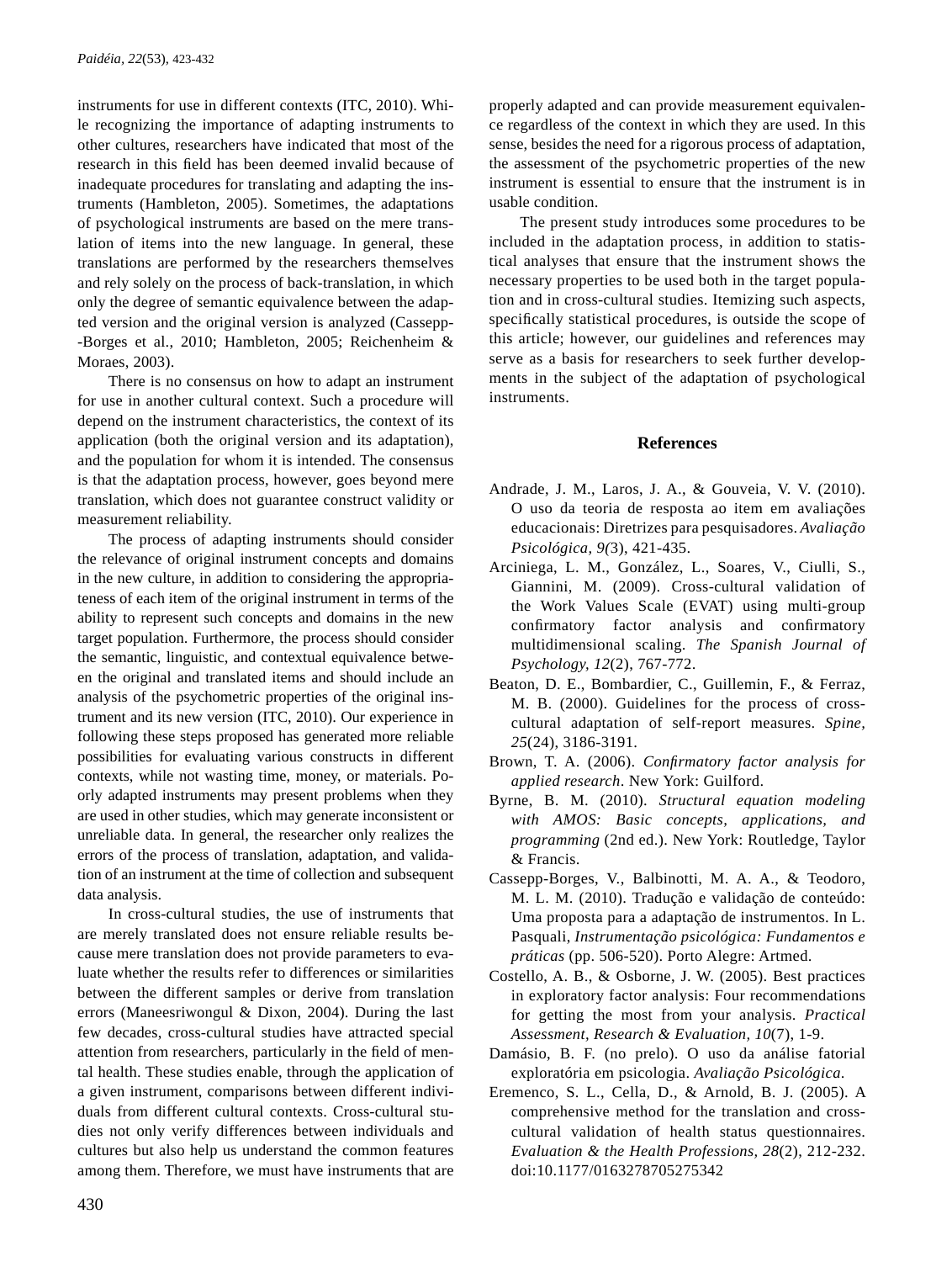- Gjersing, L., Caplehorn, J. R. M., & Clausen, T. (2010). Cross-cultural adaptation of research instruments: Language, setting, time and statistical considerations. *BMC Medical Research Methodology, 10*, 13. doi:10.1186/1471-2288-10-13
- Gudmundsson, E. (2009). Guidelines for translating and adapting psychological instruments. *Nordic Psychology, 61*(2), 29-45. doi:10.1027/1901-2276.61.2.29
- Hambleton, R. K. (1993). Translating achievement tests for use in cross-national studies. *European Journal of Psychological Assessment, 9*(1), 57-68.
- Hambleton, R. K. (1994). Guidelines for adapting educational and psychological tests: A progress report. *European Journal of Psychological Assessment, 10*(3), 229-244.
- Hambleton, R. K. (2005). Issues, designs, and technical guidelines for adapting tests into multiple languages and cultures*.* In R. K. Hambleton, P. F. Merenda, & C. D. Spielberger (Eds.), *Adapting educational and psychological tests for cross-cultural assessment* (pp. 3-38). Mahwah, NJ: Lawrence Erlbaum.
- Hambleton, R. K., & Patsula, L. (1998). Adapting tests for use in multiple languages and cultures. *Social Indicators Research, 45*(1-3), 153-171. doi:10.1023/A:1006941729637
- Herdman, M., Fox-Rushby, J., & Badia, X. (1997). Equivalence and the translation and adaptation of healthrelated quality of life questionnaires. *Quality of Life Research, 6*(3)*,* 237-247. doi:10.1023/A:1026410721664
- Hui, C. H., & Triandis, H. C. (1985). Measurement in cross-cultural psychology: A review and comparison of strategies*. Journal of Cross-Cultural Psychology, 16*(2), 131-152. doi:10.1177/0022002185016002001
- International Test Commission. (2010). *International Test Commission guidelines for translating and adapting tests.* Recuperado em 24 julho 2012, de http://www. intestcom.org/upload/sitefiles/40.pdf
- Kankaraš, M., & Moors, G. (2010). Researching measurement equivalence in cross-cultural studies. *Psihologija, 43*(2), 121-136. doi:10.2298/PSI1002121K
- Maneesriwongul, W., & Dixon, J. K. (2004). Instrument translation process: A methods review. *Journal of Advanced Nursing, 48*(2), 175-186. doi:10.1111/j.1365-2648.2004.03185.x
- Maslach, C., & Jackson, S. E. (1981). The measurement of experienced burnout. *Journal of Ocuppational Behavior, 2*(2), 99-113. doi:10.1002/job.4030020205
- Milfont, T. L., & Fischer, R. (2010). Testing measurement invariance across groups: Applications in cross-cultural research. *International Journal of Psychological Research, 3*(1), 111-121.
- Millsap, R. E. (2010). Testing measurement invariance using item response theory in longitudinal data: An introduction. *Child Development Perspectives, 4*(1), 5-9. doi:10.1111/j.1750-8606.2009.00109.x
- Oliveira, S. E. S., & Bandeira, D. R. (2011). Linguistic and cultural adaptation of the Inventory of Personality Organization (IPO) for the Brazilian culture. *Journal of Depression & Anxiety, 1*(1), 1-7.
- Panzini, R. G., & Bandeira, D. R. (2005). Escala de coping religioso-espiritual (Escala CRE): Elaboração e validação de construto. *Psicologia em Estudo, 10*(3), 507-516. doi:10.1590/S1413-73722005000300019
- Pasquali, L. (2007). *TRI Teoria de Resposta ao Item: Teoria, procedimentos e aplicações.* Brasília: LabPAM.
- Peterson, M. A., Groenvold, M., Bjorner, J. B., Aaronson, N., Conroy, T., Cull, A., Fayers P., Hjermstad, M., Sprangers, M., Sullivan, M., & European Organization for Research and Treatment of Cancer Quality of Life Group. (2003). Use of differential item functioning analysis to assess the equivalence of translations of a questionnaire. *Quality of Life Research, 12*(4), 373-385.
- Reichenheim, M. E., & Moraes, C. L. (2003). Adaptação transcultural do instrumento Parent-Child Conflict Tactics Scale (CTSPC) utilizado para identificar a violência contra a criança. *Cadernos de Saúde Pública, 19*(6), 1701-1712. doi:10.1590/S0102-311X2003000600014
- Reise, S. P., Widaman, K. F., & Pugh, R. H. (1993). Confirmatory factor analysis and item response theory: Two approaches for exploring measurement invariance. *Psychological Bulletin, 114*(3), 552-566. doi:10.1037/0033-2909.114.3.552
- Sireci, S. G. (2005). Using bilinguals to evaluate the comparability of difference language versions of a test. In R. K. Hambleton, P. F. Merenda, & C. D. Spielberger (Eds.), *Adapting educational and psychological tests for cross-cultural assessment* (pp. 117-138). Mahwah, NJ: Lawrence Erlbaum.
- Sireci, S. G., Yang, Y., Harter, J., & Ehrlich, E. J. (2006). Evaluating guidelines for test adaptations: A methodological analysis of translation quality. *Journal of Cross-Cultural Psychology, 37*(5), 557-567. doi:10.1177/0022022106290478
- Tanzer, N. K. (2005). Developing tests for use in multiple languages and cultures: A plea for simultaneous development. In R. K. Hambleton, P. F. Merenda, & C. D. Spielberger (Eds.), *Adapting educational and psychological tests for cross-cultural assessment* (pp. 235-264). Mahwah, NJ: Lawrence Erlbaum.
- Urbina, S. (2007). *Fundamentos da testagem psicológica.* Porto Alegre: Artmed.
- Van de Vijver, F. J. R., & Leung, K. (1997). *Methods and data analysis for cross-cultural research.* Newbury Park, CA: Sage.
- Vivas, E. (1999). Estudios transculturales: Una perspectiva desde los trastornos alimentarios. In S. M. Wechsler & R. S. L. Guzzo (Orgs.), *Avaliação psicológica: Perspectiva internacional* (2a ed., pp. 463-481). São Paulo: Casa do Psicólogo.